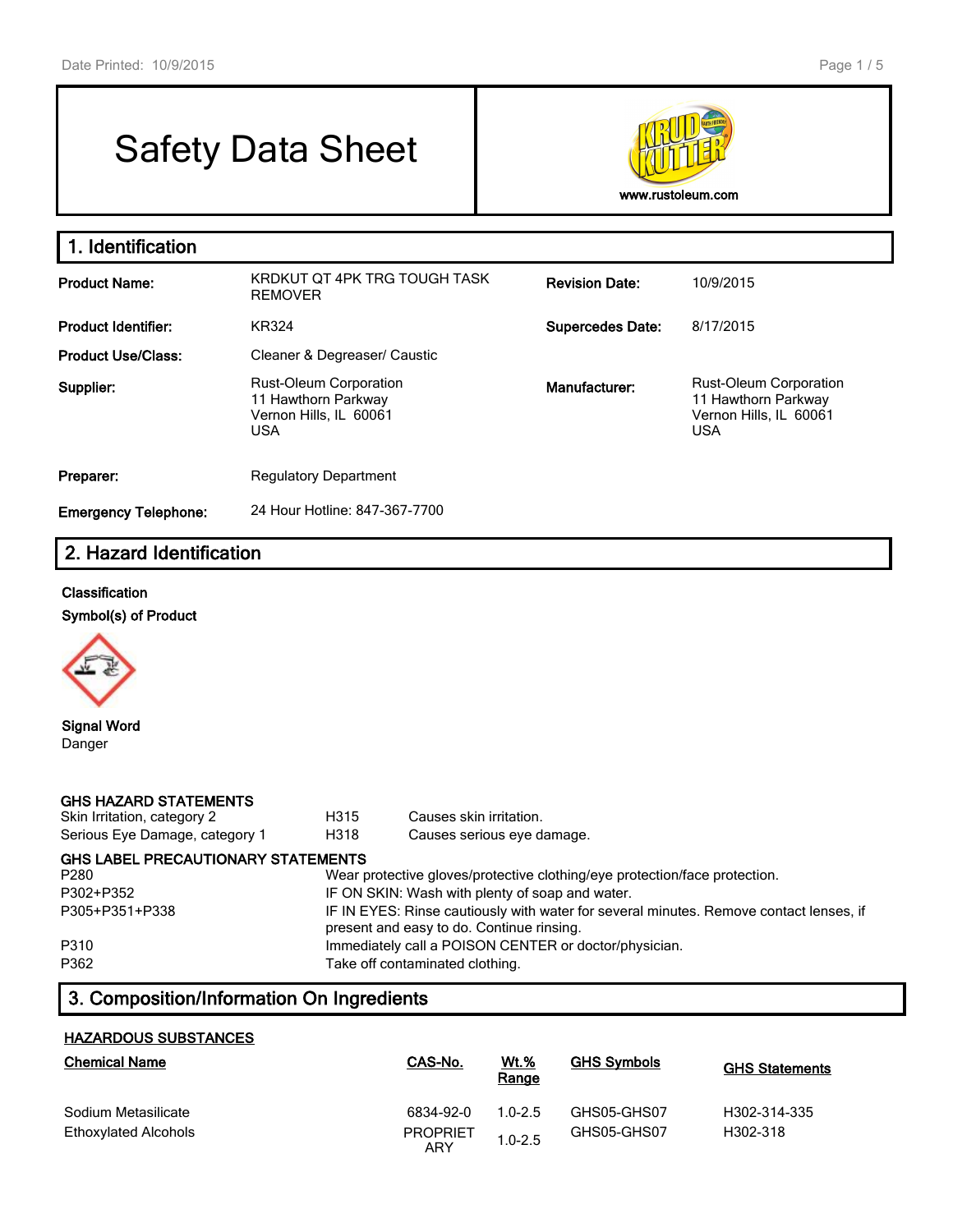#### **4. First-aid Measures**

**FIRST AID - EYE CONTACT:** Immediately flush eyes with plenty of water for at least 15 minutes holding eyelids open. Get medical attention. Do NOT allow rubbing of eyes or keeping eyes closed.

**FIRST AID - SKIN CONTACT:** Wash skin with soap and water. Remove contaminated clothing. Get medical attention if irritation develops or persists. Immediately flush skin with plenty of water for at least 15 minutes while removing clothing. Get medical attention immediately. Wash clothing separately before reuse. Destroy contaminated shoes.

**FIRST AID - INHALATION:** Remove to fresh air. If not breathing, give artificial respiration. If breathing is difficult, give oxygen. Get immediate medical attention. Do NOT use mouth-to-mouth resuscitation. If you experience difficulty in breathing, leave the area to obtain fresh air. If continued difficulty is experienced, get medical assistance immediately.

**FIRST AID - INGESTION:** If swallowed, do not induce vomiting. If victim is conscious and alert, give 2 to 4 cupfuls of water or milk. Call a physician or poison control center immediately. Never give anything by mouth to an unconscious person. Treat symptomatically and supportively. Do not induce vomiting unless advised by a physician. Call nearest Poison Control Center or Physician immediately.

#### **5. Fire-fighting Measures**

**EXTINGUISHING MEDIA:** Alcohol Film Forming Foam, Carbon Dioxide, Dry Chemical, Dry Sand, Water Fog

**UNUSUAL FIRE AND EXPLOSION HAZARDS:** Keep containers tightly closed. No unusual fire or explosion hazards noted.

**SPECIAL FIREFIGHTING PROCEDURES:** Containers can rupture and release highly toxic material if exposed to heat. Substance is non-combustible but reacts with many metals to form explosive hydrogen gas. Use water spray to keep fire-exposed containers cool. Containers may explode when heated.

## **6. Accidental Release Measures**

**STEPS TO BE TAKEN IF MATERIAL IS RELEASED OR SPILLED:** Avoid runoff into sewers and waterways. Provide ventilation and approach spill from upwind using proper personal protective equipment as indicated in Section 8. Carefully neutralize spill with sodium bicarbonate (NaHCO3). Contain spilled liquid with sand or earth. DO NOT use combustible materials such as sawdust. Dispose of according to local, state (provincial) and federal regulations. Do not incinerate closed containers.

# **7. Handling and Storage**

**HANDLING:** Wash thoroughly after handling. Wash hands before eating. Remove contaminated clothing and launder before reuse. Use only with adequate ventilation. Follow all MSDS/label precautions even after container is emptied because it may retain product residues. Avoid breathing fumes, vapors, or mist. Avoid contact with eyes, skin and clothing.

**STORAGE:** Store in a dry, well ventilated place. Keep container tightly closed when not in use.

#### **8. Exposure Controls/Personal Protection**

| ' Chemical Name             | CAS-No.     | Weight %<br>Less Than | <b>ACGIH TLV-</b><br>TWA | <b>ACGIH TLV-</b><br><b>STEL</b> | <b>OSHA PEL-TWA</b> | <b>OSHA PEL-</b><br><b>CEILING</b> |
|-----------------------------|-------------|-----------------------|--------------------------|----------------------------------|---------------------|------------------------------------|
| Sodium Metasilicate         | 6834-92-0   | 5.0                   | N.E.                     | N.E.                             | N.E.                | N.E.                               |
| <b>Ethoxylated Alcohols</b> | PROPRIETARY | 5.0                   | N.E.                     | N.E.                             | N.E.                | N.E.                               |

#### **PERSONAL PROTECTION**

**ENGINEERING CONTROLS:** Use process enclosures, local exhaust ventilation, or other engineering controls to control airborne levels below recommended exposure limits. Provide general dilution of local exhaust ventilation in volume and pattern to keep TLV of hazardous ingredients below acceptable limits. Prevent build-up of vapors by opening all doors and windows to achieve crossventilation.

**RESPIRATORY PROTECTION:** A respiratory protection program that meets OSHA 1910.134 and ANSI Z88.2 requirements must be followed whenever workplace conditions warrant a respirator's use.

**SKIN PROTECTION:** Use gloves to prevent prolonged skin contact. Use impervious gloves to prevent skin contact and absorption of this material through the skin. Nitrile or Neoprene gloves may afford adequate skin protection.

**EYE PROTECTION:** Use safety eyewear designed to protect against splash of liquids.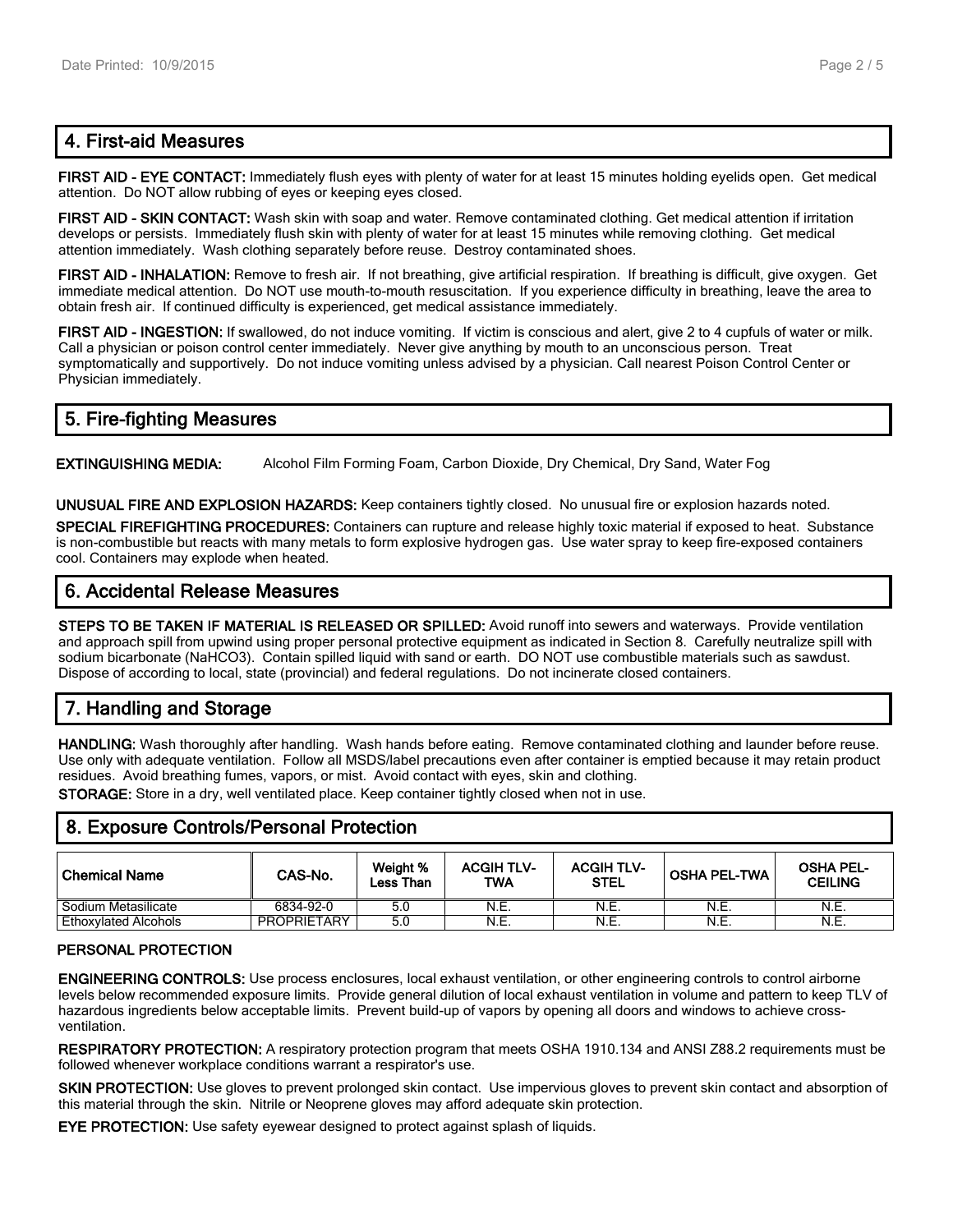**OTHER PROTECTIVE EQUIPMENT:** Refer to safety supervisor or industrial hygienist for further guidance regarding types of personal protective equipment and their applications.

**HYGIENIC PRACTICES:** Wash thoroughly with soap and water before eating, drinking or smoking. Remove contaminated clothing immediately and launder before reuse.

# **9. Physical and Chemical Properties**

| Appearance:<br>Odor:<br><b>Relative Density:</b><br>Freeze Point, °C:<br><b>Solubility in Water:</b>                       | Liguid<br>Mild<br>1.020<br>N.D.<br>Miscible                                                 | <b>Physical State:</b><br><b>Odor Threshold:</b><br>pH:<br>Viscosity:<br>Partition Coefficient, n-octanol/<br>water: | Liguid<br>N.E.<br>< 12.4<br>No Information<br>N.D. |
|----------------------------------------------------------------------------------------------------------------------------|---------------------------------------------------------------------------------------------|----------------------------------------------------------------------------------------------------------------------|----------------------------------------------------|
| Decompostion Temp., °C:<br>Boiling Range, °C:<br><b>Flammability:</b><br><b>Evaporation Rate:</b><br><b>Vapor Density:</b> | N.D.<br>100 - 1.200<br>Does not Support Combustion<br>Slower than Ether<br>Heavier than Air | Explosive Limits, vol%:<br>Flash Point, °C:<br>Auto-ignition Temp., °C:<br>Vapor Pressure:                           | N.A. - N.A.<br>94<br>N.D.<br>N.D.                  |

(See "Other information" Section for abbreviation legend)

# **10. Stability and Reactivity**

**CONDITIONS TO AVOID:** Avoid contact with strong acid and strong bases. Avoid contact with metals.

**INCOMPATIBILITY:** Incompatible with strong oxidizing agents, strong acids and strong alkalies. Product slowly corrodes copper, aluminum, zinc, and galvanized surfaces.

**HAZARDOUS DECOMPOSITION:** Decomposition produces hydrogen chloride, chlorine and hydrogen gases.

**HAZARDOUS POLYMERIZATION:** Will not occur under normal conditions.

**STABILITY:** This product is stable under normal storage conditions.

## **11. Toxicological information**

**EFFECTS OF OVEREXPOSURE - EYE CONTACT:** Substance causes severe eye irritation. Injury may be permanent.

**EFFECTS OF OVEREXPOSURE - SKIN CONTACT:** Severely irritating; may cause permanent skin damage.

**EFFECTS OF OVEREXPOSURE - INHALATION:** Harmful if inhaled. High gas, vapor, mist or dust concentrations may be harmful if inhaled. Avoid breathing fumes, spray, vapors, or mist. High vapor concentrations are irritating to the eyes, nose, throat and lungs.

**EFFECTS OF OVEREXPOSURE - INGESTION:** Corrosive and may cause severe and permanent damage to mouth, throat and stomach. Substance may be harmful if swallowed.

**EFFECTS OF OVEREXPOSURE - CHRONIC HAZARDS:** Repeated exposure to low concentrations of HCl vapor or mist may cause bleeding of nose and gums.

**PRIMARY ROUTE(S) OF ENTRY:** Eye Contact, Ingestion, Inhalation, Skin Absorption, Skin Contact

#### **ACUTE TOXICITY VALUES The acute effects of this product have not been tested. Data on individual components are tabulated below: CAS-No. Chemical Name Oral LD50 Dermal LD50 Vapor LC50** 6834-92-0 Sodium Metasilicate 1153 mg/kg Rat N.I. N.I. N.I. N.I.

N.I. - No Information

## **12. Ecological Information**

**ECOLOGICAL INFORMATION:** Product is a mixture of listed components.

## **13. Disposal Information**

**DISPOSAL INFORMATION:** Dispose of material in accordance to local, state, and federal regulations and ordinances. Do not allow to enter waterways, wastewater, soil, storm drains or sewer systems.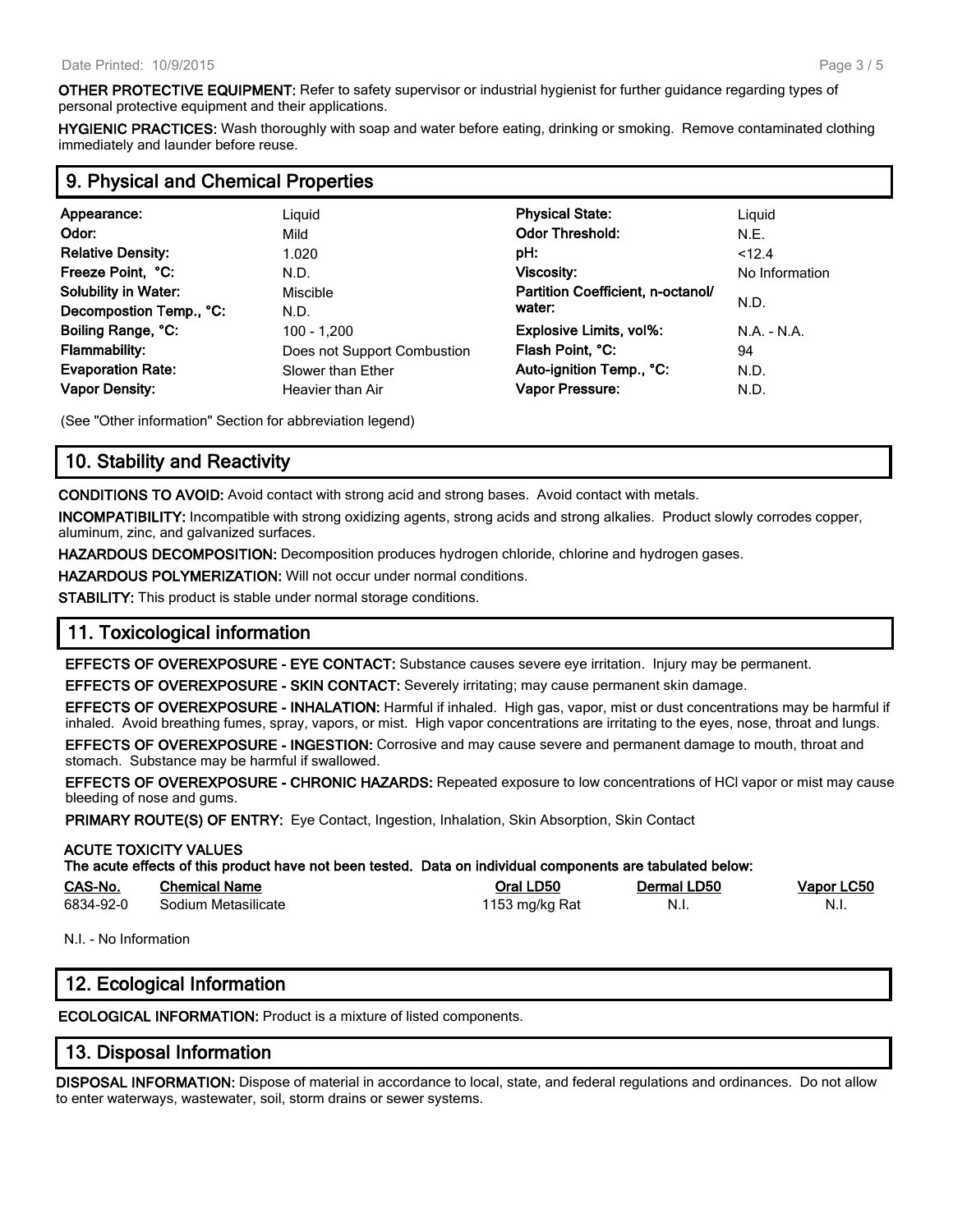#### **14. Transport Information**

| <b>TDG (Canada)</b> | Air (IATA)    | <b>International (IMDG)</b> | Domestic (USDOT) |                                                                    |
|---------------------|---------------|-----------------------------|------------------|--------------------------------------------------------------------|
| N.A.                | N.A.          | N.A.                        | N.A.             | <b>UN Number:</b>                                                  |
| Not Regulated       | Not Regulated | Not Regulated               | Not Regulated    | <b>Proper Shipping Name:</b>                                       |
| N.A.                | N.A.          | N.A.                        | N.A.             |                                                                    |
| N.A.                | N.A.          | N.A.                        | N.A.             |                                                                    |
| No                  | No            | No                          | No               |                                                                    |
|                     |               |                             |                  | <b>Hazard Class:</b><br>Packing Group:<br><b>Limited Quantity:</b> |

# **15. Regulatory Information**

#### **U.S. Federal Regulations:**

#### **CERCLA - SARA Hazard Category**

This product has been reviewed according to the EPA 'Hazard Categories' promulgated under Sections 311 and 312 of the Superfund Amendment and Reauthorization Act of 1986 (SARA Title III) and is considered, under applicable definitions, to meet the following categories:

Acute Health Hazard, Chronic Health Hazard

#### **Sara Section 313:**

This product contains the following substances subject to the reporting requirements of Section 313 of Title III of the Superfund Amendment and Reauthorization Act of 1986 and 40 CFR part 372:

No Sara 313 components exist in this product.

#### **Toxic Substances Control Act:**

This product contains the following chemical substances subject to the reporting requirements of TSCA 12(b) if exported from the United States:

No TSCA 12(b) components exist in this product.

# **16. Other Information**

| <b>HMIS RATINGS</b><br>$2^*$<br>Health:                                                                                                                                                                                                                                                      | <b>Flammability:</b> | 0         | <b>Physical Hazard:</b> | 0 | <b>Personal Protection:</b> | Х |
|----------------------------------------------------------------------------------------------------------------------------------------------------------------------------------------------------------------------------------------------------------------------------------------------|----------------------|-----------|-------------------------|---|-----------------------------|---|
| <b>NFPA RATINGS</b><br>Health:<br>2                                                                                                                                                                                                                                                          | Flammability:        | 0         | Instability             | 0 |                             |   |
| <b>VOLATILE ORGANIC COMPOUNDS, g/L:</b>                                                                                                                                                                                                                                                      |                      |           | 0                       |   |                             |   |
| <b>SDS REVISION DATE:</b>                                                                                                                                                                                                                                                                    |                      | 10/9/2015 |                         |   |                             |   |
| <b>REASON FOR REVISION:</b><br>Substance and/or Product Properties Changed in Section(s):<br>02 - Hazard Identification<br>09 - Physical & Chemical Properties<br>11 - Toxicological Information<br>14 - Transport Information<br><b>Product Composition Changed</b><br>Statement(s) Changed |                      |           |                         |   |                             |   |

Legend: N.A. - Not Applicable, N.E. - Not Established, N.D. - Not Determined